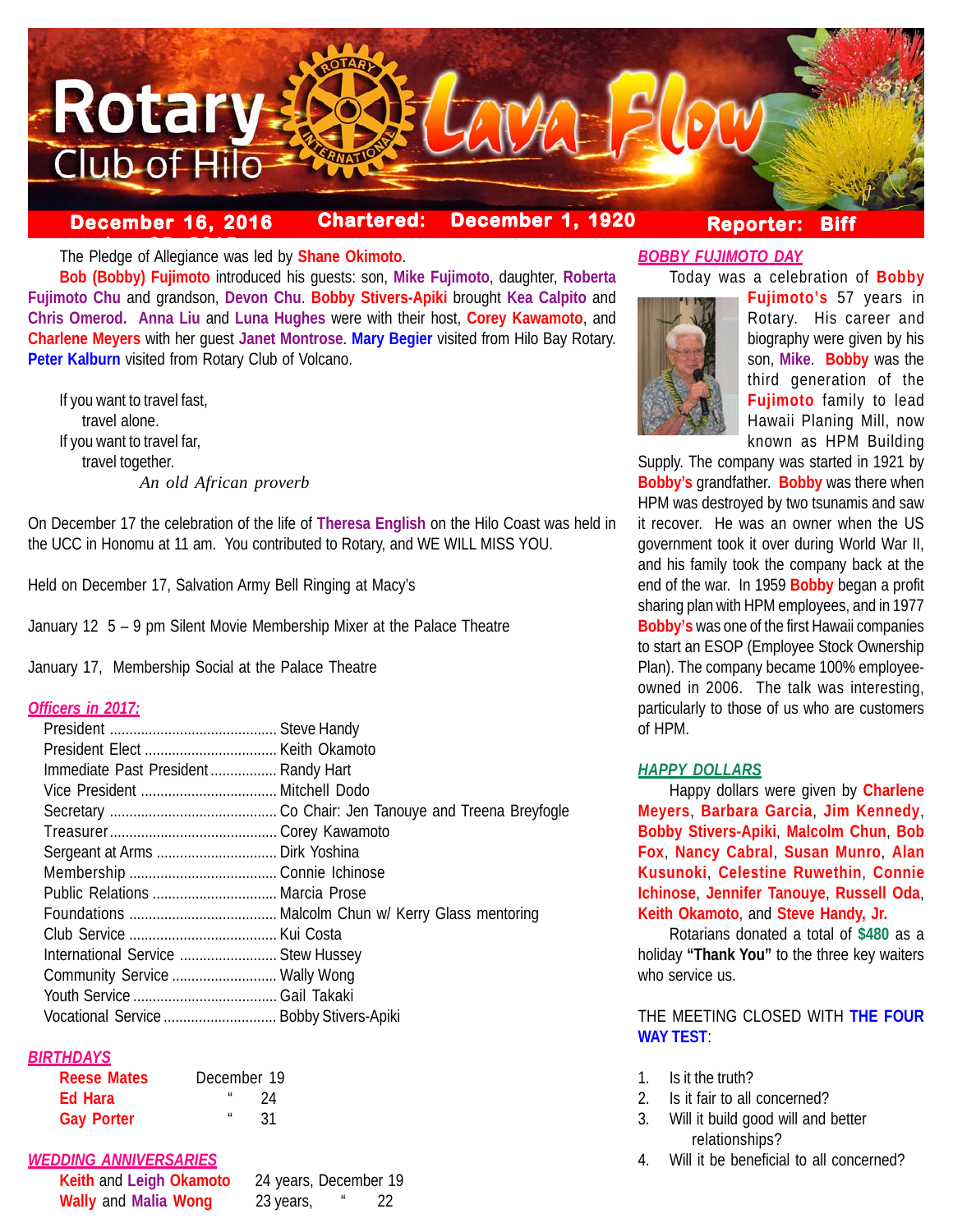# *Birthdays:*

 **Kui Costa** December 12  **Michael Meyer** December 15  **Reese Mates** December 19  **Eddie Hara** December 24  **Gay Porter** December 31

### *Club Anniversary:*

 **Russ Oda** December 2, 1966 (50)  **Tina Jimenez** December 5, 2014 (2) *<u>Imperiment Presentative Present</u>*  **Steve Handy** December 19, 2003 (13)

# *Wedding Anniversary:*

 **Marcia & Gary Prose** Dec. 1 (47)  **Russ & Aki Oda** Dec. 14 (64)  **Donnie Demuth & Suprina Dorai** Dec. 16 (5)  **Keith & Leigh Okamoto** Dec. 19 (24) **Ron & Glynnis Dolan** Dec. 22 (43)  **Wally & Malia Wong** Dec. 22 (23)  **Robert Fox & Nina Buchanan** Dec. 27 (8)

# *Announcements:*

)

 **Dec. 23 - No meeting Dec. 30 - No meeting Jan. 6 - Mike Meyer "I'm a Loser" - A personal journey Jan. 20 - Chris Tamm "Hot & Cold" Iceland & Borneo Feb. 10 - Jason Dela Cruz, Dept. of Health**

- President **Randy Hart**
- Past President **Wally Wong**
- President Elect **Steve Handy**
- Vice President **Mitch Dodo**
- Secretary **Treena Breyfogle**
- Treasurer **Corey Kawamoto**
- Sergeant at Arms **Dirk Yoshina**
- Rotary Foundations **Kerry Glass**
- Membership **Connie Ichinose**
- Public Relations **Marcia Prose**
- International Service **Stew Hussey**
- Community Service **Reese Mates**
- Vocational Service **Cindy Boots**
- Club Service **Kui Costa**
- New Generations **Gail Takaki**

- Hilo Rotary Club Foundation **Lisa Rantz**
- 
- Hawaii Rotary Youth Foundation **Mitchell**















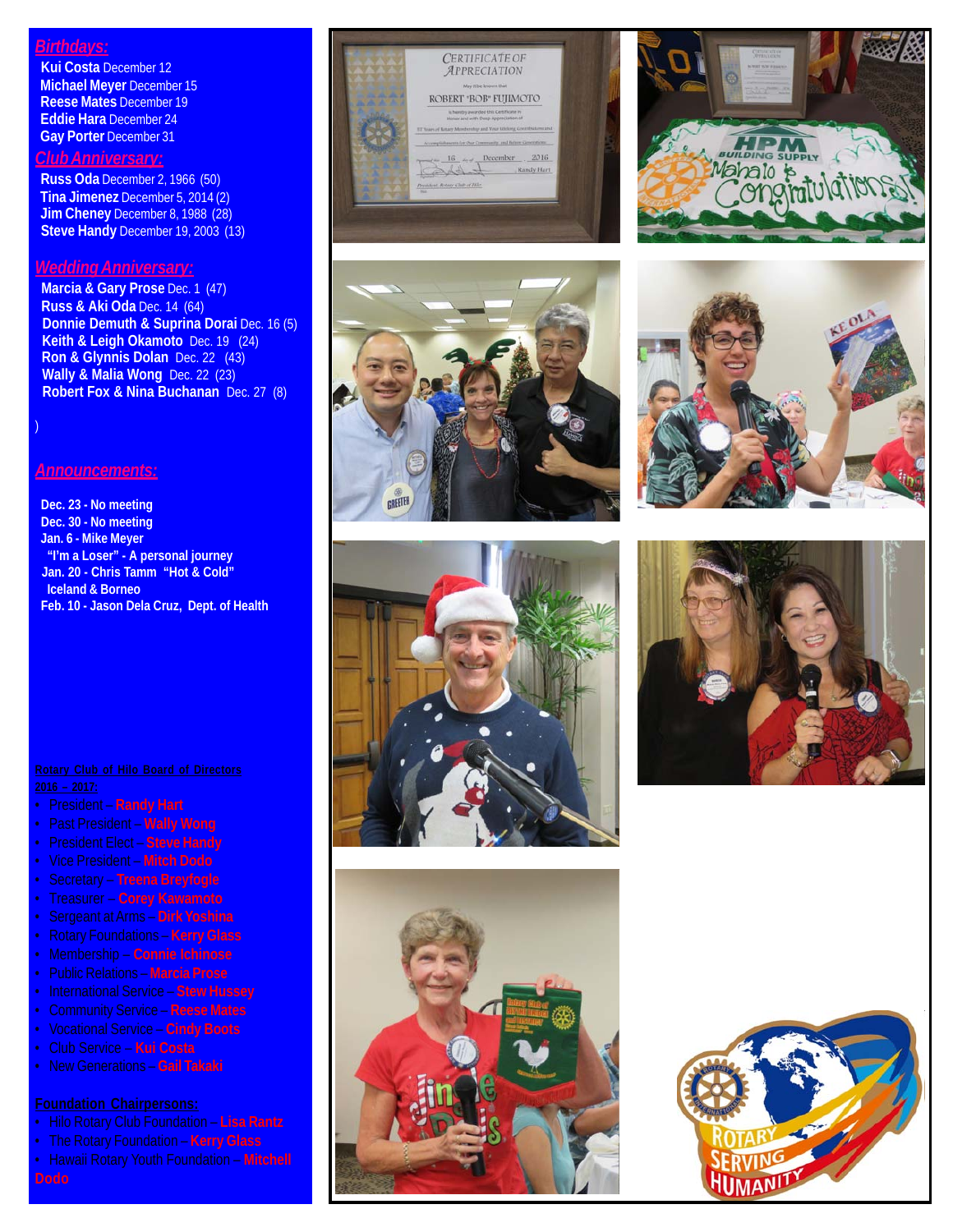